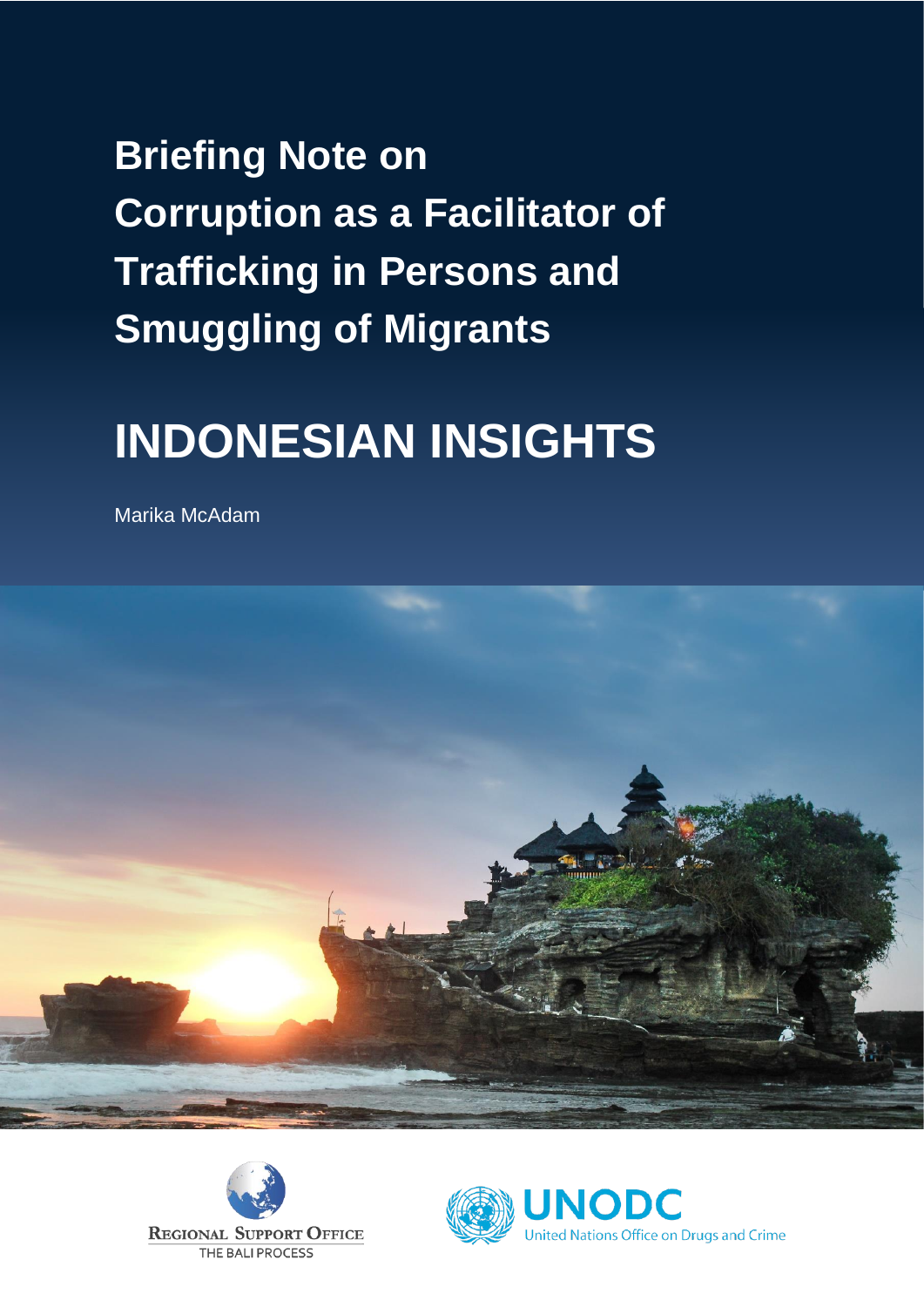## **Foreword**

Assalamualaikum Wr. Wb. May peace be upon you all.

The 5th Bali Process Working Group on Trafficking in Persons in Jakarta in 2019 has raised the importance of a deeper understanding of the relationship between trafficking in persons, smuggling of migrants, and corruption, focusing on the role of corruption as the main facilitator. At the meeting, it was agreed that the Bali Process Regional Support Office (RSO) and United Nations Office on Drugs and Crime (UNODC) would conduct a study on this topic.

Since August 2020, by request from the RSO and UNODC, the Ministry of Foreign Affairs of the Republic of Indonesia has facilitated and coordinated inputs from related ministries and agencies on their perceptions and experiences of corruption cases related to trafficking in persons and people smuggling. The RSO and UNODC also explored inputs from other Southeast Asian Countries.

The study titled "Corruption as a Facilitator of Smuggling of Migrants and Trafficking in Persons in the Bali Process Region with a Focus on Southeast Asia" was launched on March 30<sup>th</sup> 2021. It was then continued with a roundtable session on July 30<sup>th</sup> 2021, to present the results of the study as well as to gather views from related ministries and agencies in Indonesia. On this note, I would like to convey my highest appreciation for all stakeholders' contributions and active participation during the roundtable discussion.

Indonesia is Party to the United Nations Convention against Corruption (UNCAC), the United Nations Convention against Transnational Organized Crime (UNTOC), and Protocols on Trafficking in Persons and Smuggling of Migrants. Although these are significant developments, transnational crimes are most likely handled individually, without further study and comprehension of the potential relations among them. Therefore, this study aims to promote efforts to combat trafficking in persons, smuggling, and corruption in an integrated and holistic way.

As the Co-chair of the Bali Process, I also hope that this initial study about the relationship between corruption and trafficking in persons and smuggling of migrants in Bali Process member countries would be further explored in the future. Further, I sincerely hope that all 11 recommendations gathered during the roundtable session that are captured in this Briefing Note, would be implemented in Indonesia.

Finally, I hope this study would become a reminder for us of the scale and complexity of the issues of trafficking in persons and smuggling of migrants on a global scale and that its prevention and eradication would not happen without robust cooperation of all national stakeholders and international cooperation with other countries and international organizations such as the RSO and UNODC.

Wassalamu'alaikum Wr. Wb.

Ibnu Wahyutomo Acting Director General for Multilateral Cooperation Ministry of Foreign Affairs Republic of Indonesia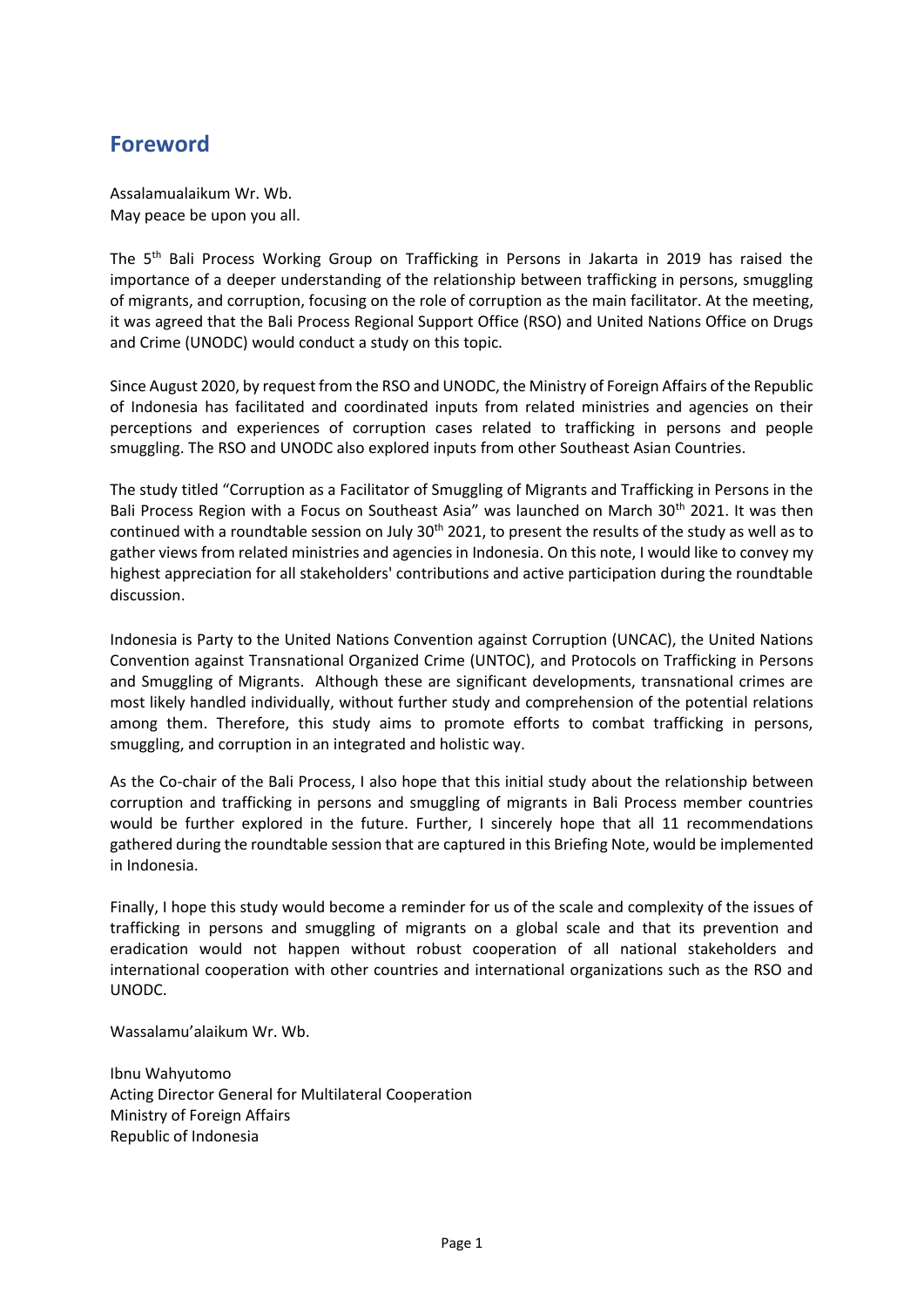## **Introduction**

On 30 July 2021, the Regional Support Office to the Bali Process on People Smuggling, Trafficking in Persons and Related Transnational Organized Crime (RSO) and the United Nations Office on Drugs and Crime Regional Office for Southeast Asia and the Pacific (UNODC ROSEAP) convened an online roundtable dialogue with 31 government officials from across Indonesia. The purpose of the roundtable was to discuss the findings and recommendations of a Study entitled *[Corruption as a](https://www.baliprocess.net/regional-support-office/corruption-as-a-facilitator-of-smuggling-of-migrants-and-trafficking-in-persons/)  [Facilitator of Smuggling of Migrants and Trafficking in Persons in the Bali Process Region with a focus](https://www.baliprocess.net/regional-support-office/corruption-as-a-facilitator-of-smuggling-of-migrants-and-trafficking-in-persons/)  [on Southeast Asia](https://www.baliprocess.net/regional-support-office/corruption-as-a-facilitator-of-smuggling-of-migrants-and-trafficking-in-persons/)* (UNODC / Bali Process RSO; 2021), with a view to gathering expert insights and national perspectives from the Indonesian context.

That Study benefited from insights of practitioners in Bali Process Member States including Indonesia, and revealed that human trafficking and migrant smuggling could not occur to the extent that they do across the Bali Process region, without the involvement and complicity of corrupt officials. The Study arrived at a set of nine key findings about the role of corruption as a facilitator of both crimes, and offers 11 recommendations to address these interrelated phenomena.

| <b>Findings</b>                                   | <b>Recommendations</b>                          |
|---------------------------------------------------|-------------------------------------------------|
| F1. Corruption is a common facilitator of         | R1. Investigate, prosecute and punish           |
| trafficking in persons and smuggling of migrants  | corruption                                      |
| F2. People in certain positions are vulnerable to | R2. Harmonise offences and penalties            |
| being targeted for corruption                     | R3. Incorporate anti-corruption measures into   |
| F3. Conflicts of interest and secondary           | anti-trafficking and anti-smuggling policies    |
| employment create and increase risk of            | R4. Target high-risk sectors                    |
| corruption                                        | R5. Promote good governance and integrity       |
| F4. Bureaucratic hurdles and high-costs of        | R6. Create and strengthen reporting and         |
| regular migration encourage TIP, SOM and          | whistle-blower mechanisms                       |
| associated corruption                             | R7. Protect and work with smuggled migrants     |
| F5. Officials who accept bribes or abuse their    | and victims of trafficking                      |
| position are often only transferred or            | R8. Foster international cooperation to address |
| temporarily suspended rather than prosecuted      | transnational corruption                        |
| F6. Low-level officials more likely to face       | R9. Tackle corruption in the business sector    |
| consequences than superiors                       | R10. Improve the evidence base                  |
| F7. Corruption in private organisations may       | <b>R11.</b> Raise awareness                     |
| play a role in facilitating TIP and SOM           |                                                 |
| F8. Corruption compromises protection of          |                                                 |
| trafficked and smuggled people, facilitates       |                                                 |
| recruitment and transport of vulnerable           |                                                 |
| people, prevents investigation and creates        |                                                 |
| impunity                                          |                                                 |
| F9. Corruption as a facilitator of TIP and SOM    |                                                 |
| remain under-researched with a lack of official   |                                                 |
| reporting and systemic data collection            |                                                 |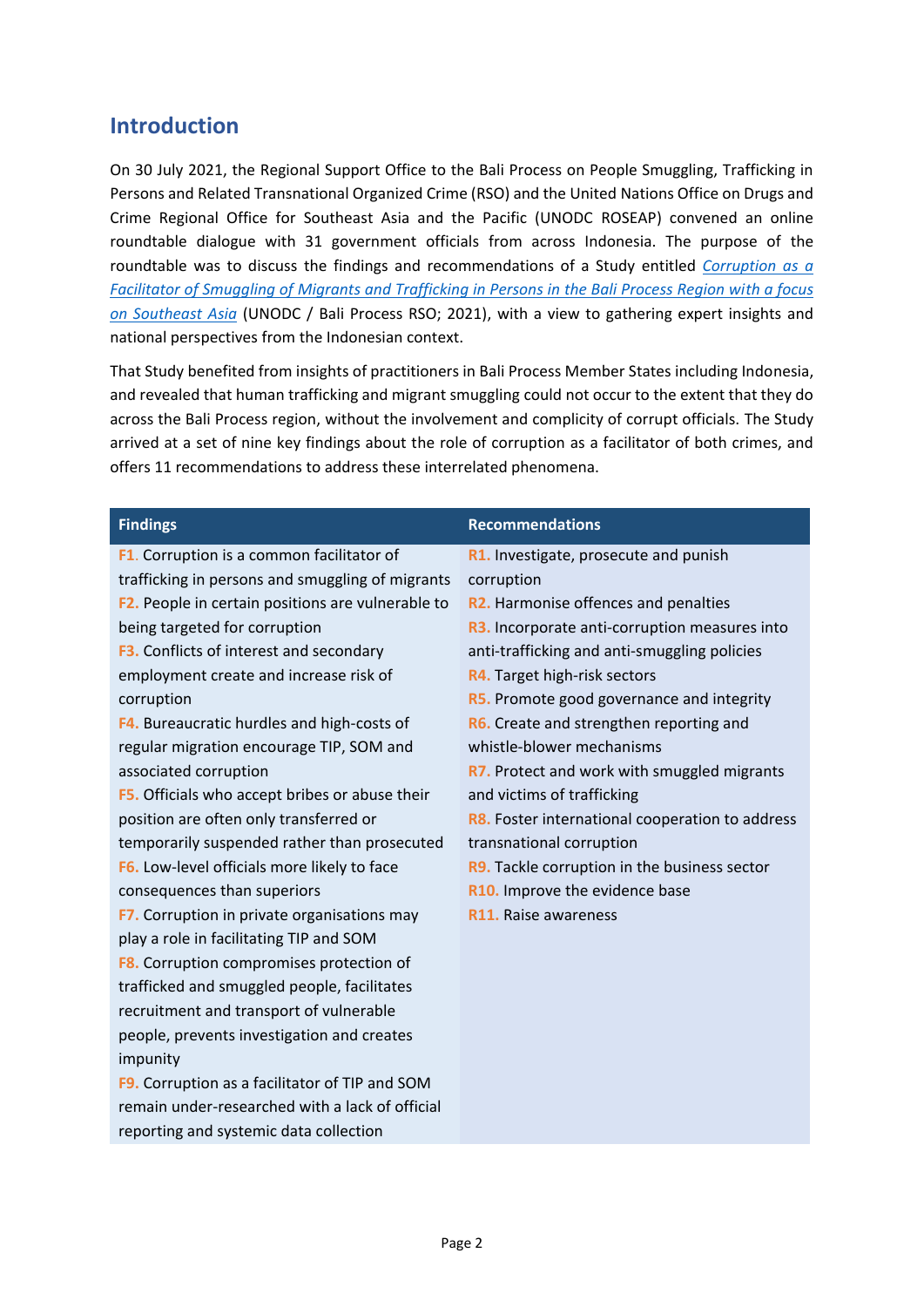The Indonesian roundtable discussion was far-reaching and ambitious in scope, exploring the unique challenges that Indonesia faces in confronting corruption in human trafficking and migrant smuggling. The general findings offered in the Study were confirmed as being applicable in Indonesia. Insights offered by experts from various agencies and diverse perspectives, also revealed that the recommendations the Study offers towards addressing these complex criminal phenomena are mutually reinforcing.

This Briefing Note captures the key themes that emerged from that discussion, namely: the need to harmonize laws and policies and strengthen their implementation; the need to strengthen institutional response and inter-agency coordination; the need to build criminal justice capacity to respond to a multitude of intersecting crime types; the need to confront corruption in the context of recruitment of migrant labour, including by involving the private sector, and finally, the need to strengthen international cooperation against corruption that fuels transnational crime.

#### *Harmonize laws and policies*

The recommendation to harmonize laws and penalties (**R2**) resonated strongly with Indonesian experts. They discussed the polycriminality of corruption, that does not only play a role in human trafficking and migrant smuggling but also in the smuggling of drugs and weapons, and in money laundering. Understanding needs to be strengthened on the intersection and overlap of corruption with several crime types.

This poly-criminality has an impact on how laws are interpreted and applied. Many crimes are clearly captured by one article of a statute, but for others, numerous articles and statutes may come into play. A challenge in this respect is that criminal justice practitioners may struggle to identify which provisions to apply to complicated cases of human trafficking, migrant smuggling and corruption. Therefore, practitioners noted that a key priority for Indonesian response is the harmonization of domestic legislative instruments and capacity building of criminal justice practitioners to implement them in complex cases. $1$ 

Such response, it was noted, would be enhanced by a stronger evidence base of the underlying causes and connections of these phenomena, towards enhanced capacity to collectively confront human trafficking, migrant smuggling and corruption (**R3**).

### *Strengthen institutional structures and inter-agency coordination*

Experts suggested that consideration be given to how institutional structures can be adapted to better harmonize responses to these multiple interrelated crime types. In practical terms, confronting complex challenges of the intersection between corruption, human trafficking and migrant smuggling was explained as being beyond the capacity of any one agency.

Therefore, the functional differences between authorities need to be well-understood so different capacities can be effectively brought to bear, and the capacity of each strengthened and applied, so that crime types are not considered in isolation from each other. The spectrum of state stakeholders engaged on trafficking and smuggling issues must be sensitized and responsive to corruption, and

<sup>&</sup>lt;sup>1</sup> An example was offered of corruption-related charges relating to smuggling of migrants. In 2016, an immigration officer was charged under Indonesia's anticorruption law, fined, and sentenced to one year and six

months in prison. The immigration officer had illicitly profited by extending the working visas on 101 passports, outside of the immigration office.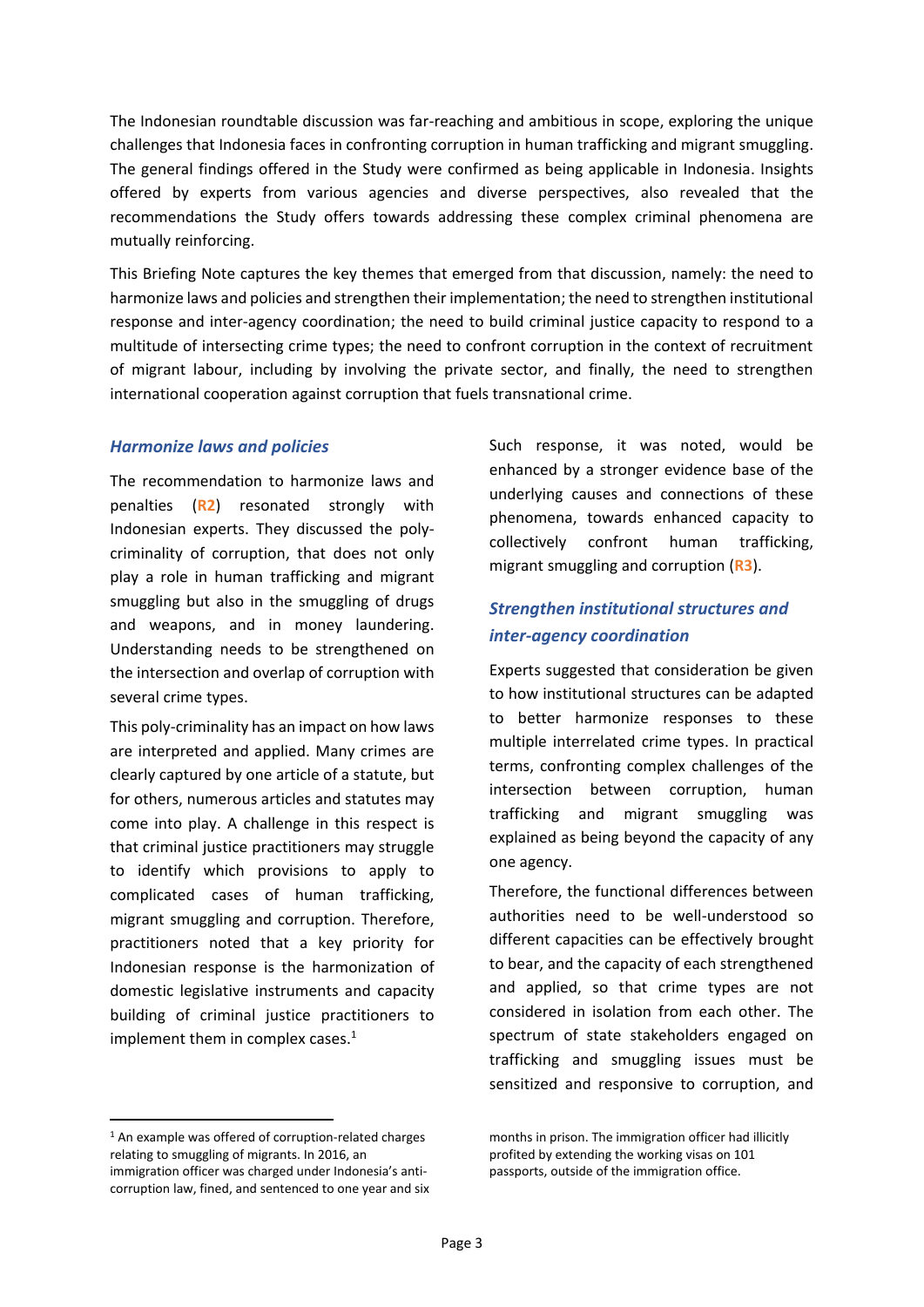those engaged on counter-corruption must be sensitized to trafficking and smuggling (**R5**).

Law No. 21 (2007) on *The Eradication of the Criminal Act of Trafficking in Persons* was pointed to in this respect. Article 58 of that law requires the Government and Regional Governments responsible for addressing human trafficking, to create task forces comprised of representatives from government, law enforcement agencies, civic organizations, non-government organizations, professional associations and researchers / scholars. Counter-corruption capacity, it was noted, must also adopt this multi-agency and multi-disciplinary approach, so that agencies active on counter-trafficking and countersmuggling are also engaging with government agencies on corruption (**R3**).

Several practical recommendations were made towards strengthening inter-agency cooperation. One was to bring different agencies together for capacity building purposes, on corruption, human trafficking and migrant smuggling (**R2**). The use of specialised task forces and Standard Operating Procedures (SOPs) was also pointed to as a best practice to encourage inter-agency coordination. Experts further emphasized the need to raise awareness of public officials towards harmonizing their interpretation and implementation of legislation on trafficking, smuggling and corruption (**R11**). In support of this goal, experts requested that the Study be translated into Bahasa Indonesia as a basis for inter-and multi-agency discussion and engagement, which has been done.<sup>2</sup>

#### *Build criminal justice capacity*

Corruption thrives in remote areas and border regions of Indonesia where officials are particularly vulnerable to corruption by criminal syndicates (**F2**). Experts explained that Indonesia, as a densely populated archipelago of more than 17,000 islands, has vast porous borders that are difficult to patrol. As a result, on many remote islands, law enforcement officials lack expertise in trafficking and smuggling offences, and so focus their efforts on humanitarian efforts to stop people from drowning at sea, rather than in investigating the criminal networks behind these movements of people.

In light of these challenges, it was suggested that the approach to countering corruption be calibrated to ensure that criminal justice practitioners in remote areas are not excluded from prevention efforts, including any capacity building activities (**R5**).

Capacity of law enforcement was underscored as essential to build their resilience to corruption in the context of human trafficking and migrant smuggling. Specifically, victimcentred capacity building needs to address the elements of human trafficking and migrant smuggling, so that criminal practitioners better understand the definitions of these crime types and the distinctions between them.

Crucially too, experts pointed to the need to build criminal justice capacity to identify the criminal elements of corruption. A conceptual and cultural challenge was noted here, being the fine line between corruption and ignorance, with questions raised about what constitutes criminal corruption and what simply amounts to a lack of professionalism. These underlying causes and drivers of corruption were noted as priority areas to build a stronger evidence base for understanding

<sup>2</sup> The Bahasa version of the study will be available at https://www.baliprocess.net/regional-support-

office/corruption-as-a-facilitator-of-smuggling-ofmigrants-and-trafficking-in-persons/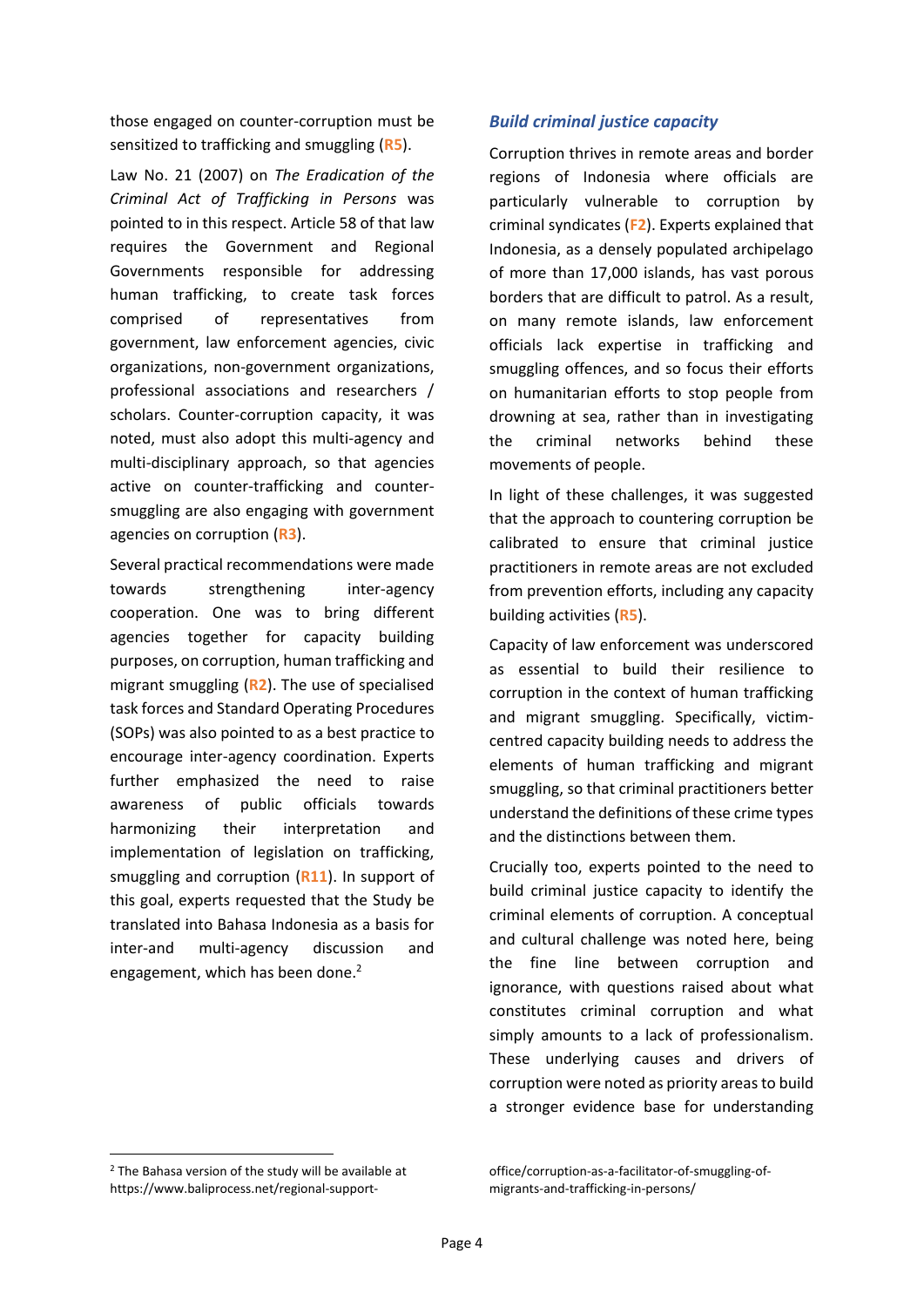whether corruption is a product of ignorance, lack of awareness or other factors (**R10**).



### **Case study: Corruption obstructing response to trafficking and smuggling**

Experts offered a case example that highlights that corruption is not only a facilitator of trafficking and smuggling, but also potentially obstructs criminal justice response.

Four teenagers were recruited into the sex industry. Charges for labour violations rather than trafficking were laid on the basis that the elements of trafficking could not be identified. It was not clear whether the criminal justice practitioners involved did not understand the definition of trafficking in persons (which requires only two elements for child trafficking) or whether they received some illicit benefit for not pursuing trafficking charges.

## *Confront corruption in recruitment of migrant labour*

Experts pointed to the particular vulnerability of migrant workers, speaking to the need for laws and policy to protect migrants and address the role of corruption in their abuse and exploitation. Demand for jobs and for exploitable labour were both noted as challenges that create opportunities for corruption. Questions were raised here about the culpability of migrants themselves for the corruption that they participate in, including their use of fraudulent documents and paying bribes to government officials. Here, it was noted that corruption needs to be understood from the perspective of smuggled migrants and trafficked victims, to understand how it occurs in recruitment processes and along smuggling and trafficking routes (**R7**).

Unethical recruitment and debt bondage were noted as fuelling exploitation, highlighting the role of effective migration and labour governance as key components of response (**F4**). Indonesian efforts to regulate recruitment

of migrants were mentioned as part of efforts to prevent human trafficking and migrant smuggling (**F8**). These include measures to address conflicts of interest by prohibiting state employees from owning businesses or serving as board members of companies involved in the recruitment of migrant labour (**F3**). Questions were raised about the extent to which these measures are effectively implemented in practice; no cases have been reported of government officials being called to account for their role in secondary jobs that may relate directly or indirectly to the exploitation of migrants. Here, echoing the findings of the Study, it was noted that very often, high ranking, superior officers are 'untouchable' (**F6**).

Experts also pointed to the involvement of private sector corruption in labour recruitment and employment as an issue in need of attention from a counter-trafficking and counter-smuggling perspective (**F7**). Understanding the linkages between public and private sector corruption in both crime types is a priority for Indonesia. Therefore, the hope was expressed that these issues would be given increased attention, including through the Bali Process Government and Business Forum (GABF) (**R9**).

#### *Strengthen international cooperation*

Beyond strengthening inter-agency coordination domestically within Indonesia, the need to enhance international cooperation was discussed. Experts stressed that corruption in facilitating trafficking and smuggling crosses borders, requiring mechanisms for international cooperation to be put in place (**R8**).

Experts pointed to the need to better understand corruption outside of Indonesia that drives the trafficking and smuggling of vulnerable people including refugees, to and through Indonesia (**R10**). By way of example,